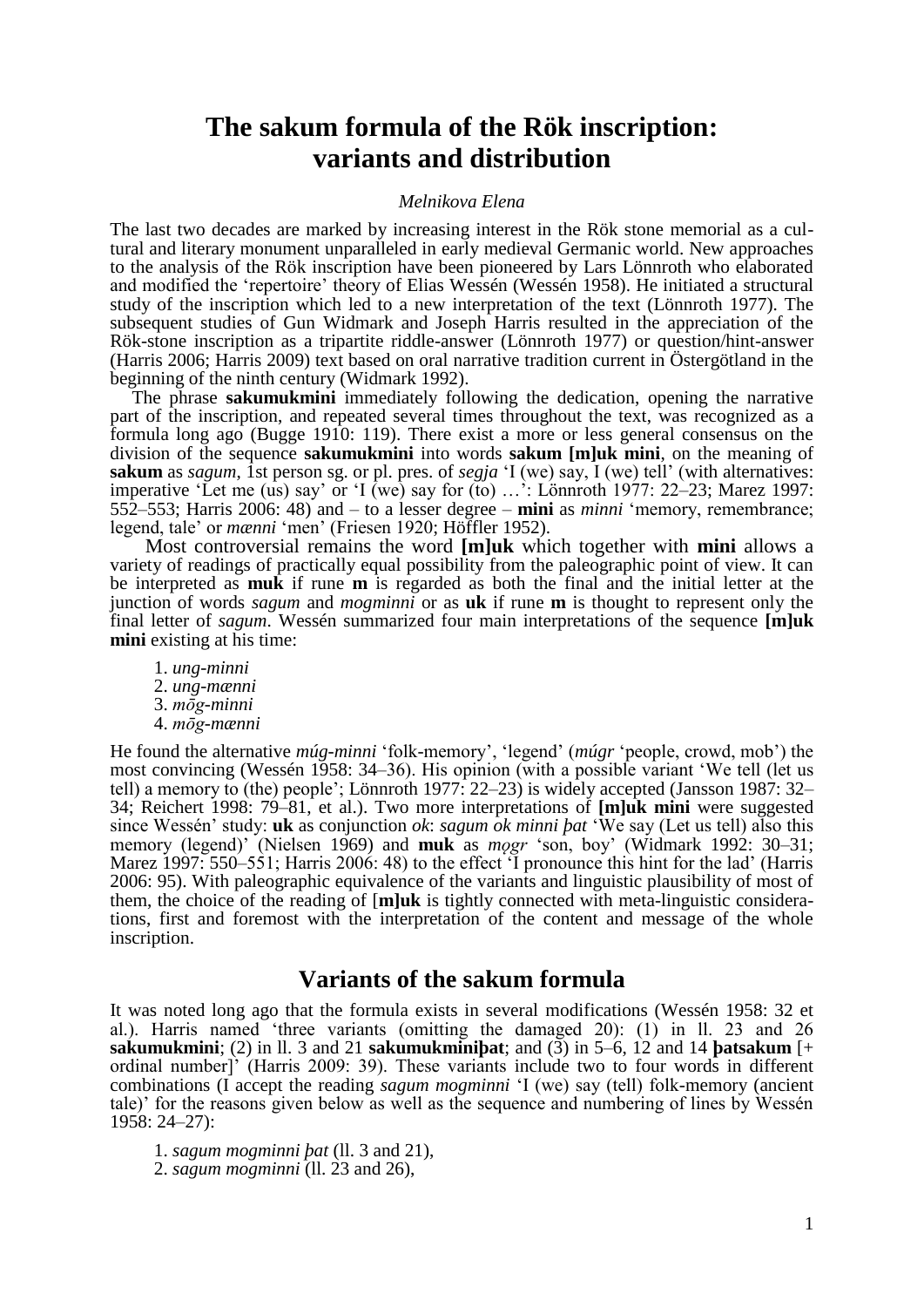#### 3. *þat sagum* (ll. 5, 12, 14)*.*

The first, extended, variant consists of all elements of the formula: verb  $+$  object with an attribute (both nouns) + demonstrative pronoun. The second and the third variants use the object represented by either a noun + attribute group (*mog-minni*) or a pronoun. The variation of the object groups suggests their interchangeability depending on context or their relative position in the text. At the same time the variability of object groups correlates much better with the interpretation of **mukmini** as *múg-minni* 'folk-memory', 'legend' than a prepositional phrase *um mǫgminni* "(tout) autour du monument commémorative du fils" (Marez 1997: 550–552) because the verb *sagum* retains -*um* in the third variant of the formula.

The only one word present in all variants of the formula is **sakum** and it makes the verb the kernel of the formula. The object (**muk**)**mini** explaining what is going to be said or to whom the following is going to be said is used four times and always follows the verb. The word (**muk**)**mini** thus appears to be a second in importance key word.

The position of pronoun **þat** is unstable: it can conclude the formula (two times) as well as open it (three times). In two cases **þat** is absent altogether.

The combination of the same two key words, **sakum** and **mini**, occurs once more in a badly damaged l. 20. The line begins with a sequence of runes which Sophus Bugge restored as **nuk [m[inni] miR a]lu [sa]k[i] ainhuaRR – þ** *–* **iftiR fra** *…* "Nun [sage ich] vollständig [alte Erinerungen …] jeder einzelner – – habe nachgefragt". He compared enclitic *núk* = *nú ek* with *Vafþrúðnismál* 55: *Nú ek við Óðin deildak [mína] orðspeki* (Bugge 1910: 119–120, 149– 151; Brate 1910: 273–274). This reading became widespread: *Nu'k minni meðr allu sagi. AinhvaRR …* "Now I tell the memories completely. Somebody …" (Wessén 1958: 26, 50– 51); "Now I tell the tales in full. Someone …" (Jansson 1987: 34). The inclusion of both key words, *segja* and *minni*, in the phrase is an important indication that **nukm[ini] … [sa]ki** is one more variant of the **sakum** formula though it differs from others in several ways (cf. Lönnroth 1977: 23, 50, 57; Grønvik 1988: 130; Grønvik 2003: 4–49).

Thus, the **sakum** formula has four modifications as far as its wording and syntactical pattern is concerned.

1. *sagum mogminni þat* (ll. 3 and 21),

2. *sagum mogminni* (ll. 23 and 26),

3. *þat sagum* (ll. 5, 12, 14)*.*

4. *nu'k minni meðr allu sagi* (l. 20)

### **Distribution of the sakum formula**

It is a common opinion that the **sakum** formula opens new narrative units but the implications of the usage of the formula in different variants as well as its role as a structural token have attracted little attention. It was only Lönnroth who suggested a certain system in its distribution in the text. He pointed out that the formula introduces three "morphological units of each set", consisting of two riddles and an answer (Lönnroth 1977: 8). The **sakum** formula thus signalizes the beginning of a new riddle which allowed Lönnroth to designate it as an "incipit-formula". Lönnroth regarded *sagum mogminni þat* and *þat sagum* as one and the same formula and did not allude, however, to other alternatives. He thus saw no possible structural significance in the usage of different variants.

A closer look at the distribution of the variants of the **sakum** formula in the text suggests that the choice of this or that variant is not accidental but it is tightly connected with the overall structure of the inscription. The location of the variants seems to be subjected to or coordinated with (1) the content of the following unit and (2) to its graphics.

The correlation between the content of the inscription and the script has been established long ago and the change of script was one of the main arguments in favour of the division of the inscription in two main sections –  $(I)$  'narrative' written in younger runes and  $(II)$ 'mythical' or 'sacral' (this conventional designation is dubious; an alternative interpretation of this section see in Harris 2006) ciphered with several types of cryptic runes including older futhark. The usage of different graphic systems in one and the same inscription is exceptionally rare and the transition from one script to another is an eloquent indication that the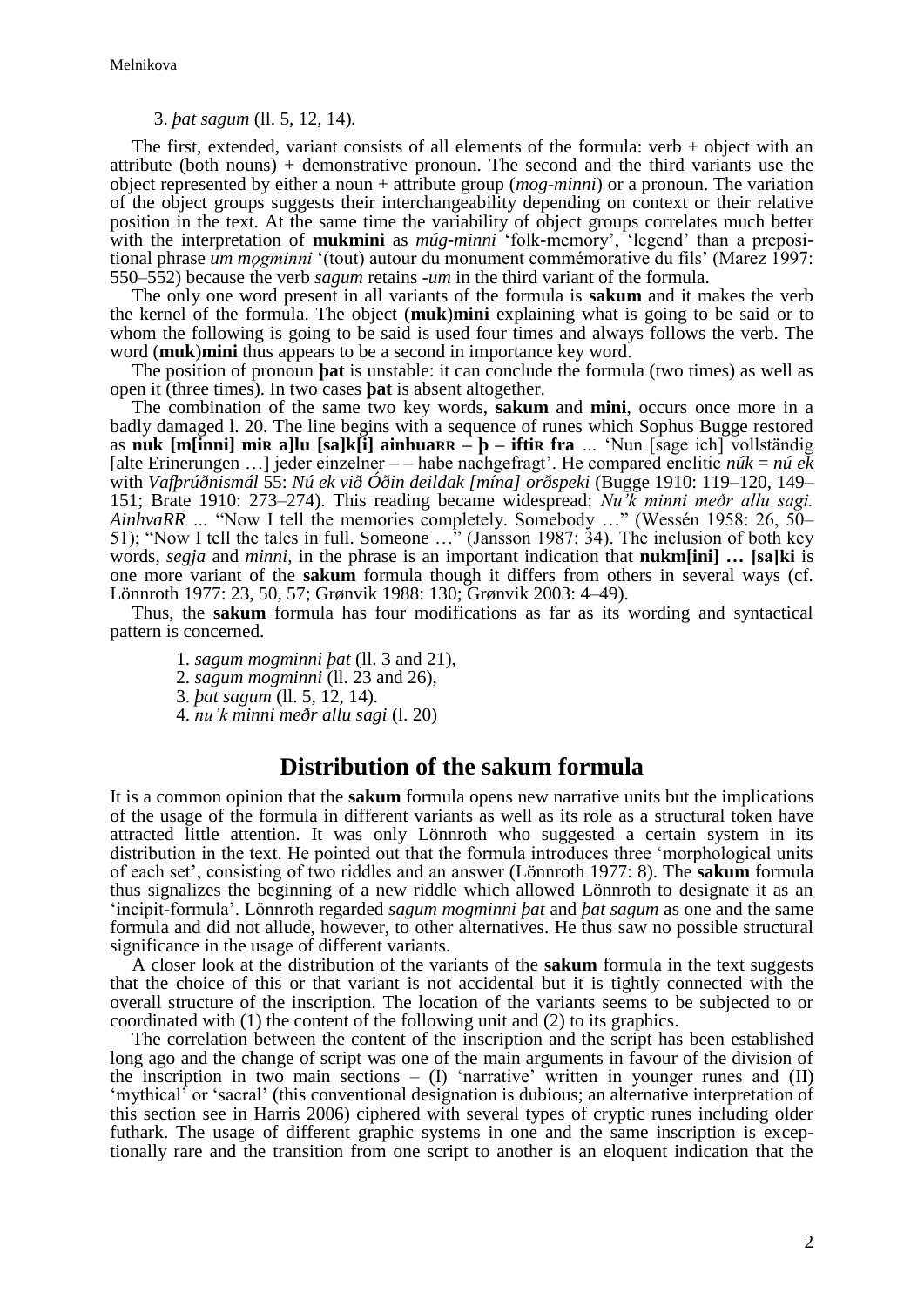author of the inscription ascribed different significance to each of the sections and meant to make this difference obvious.

A more detailed division of the text can be based on separation of minimal content units. Some of them have been isolated already at the dawn of the study of the inscription (like the strophe on Theodoric), others are still objects of discussion (especially lines 23–28). A systematic separation of minimal content units was suggested by Widmark (1992: 25–26), who isolated ten of them. The peculiarities of the distribution of the **sakum** formula are most evident if the bipartite and content-unit divisions of the inscription are combined.

The first unit contains the dedication and is structured in accordance with the memorial formula thus being a separate section of the text which did not need a **sakum** formula.

The main part of the inscription is structured as follows:

|     |                            | <b>Younger runes section</b>     |                                                                  |
|-----|----------------------------|----------------------------------|------------------------------------------------------------------|
| 1.2 | sagum mogminni pat         | topic: transmission of valraubar |                                                                  |
| 3   | <i>bat sagum</i> + ordinal | topic: death of Theodoric (?)    |                                                                  |
| 4   |                            | topic: the statue of Theodoric   |                                                                  |
| 5   | <i>bat sagum</i> + ordinal | topic: twenty slain kings        |                                                                  |
| -6  | $bat\,sagum + ordinal$     | topic: twenty king at Siolund    |                                                                  |
|     | nu'k minni meðr allu sagi  | topic: (concluding phrase?)      |                                                                  |
|     |                            | <b>Cipher runes section</b>      |                                                                  |
|     | II.8 sagum mogminni bat    | topic: Ingvaldings               | older runes                                                      |
| 9   | sagum mogminni             | topic: Vilin                     | shift<br>and<br>younger                                          |
|     |                            |                                  | runes                                                            |
|     | sagum mogminni<br>10       | topic: Sibbe of Vi               | of twig<br>types<br>two<br>and<br>coordi-<br>runes<br>nate runes |

*Table 1. Distribution of the* **sakum** *formula.*

The distribution of the **sakum** formula variants follows a distinct pattern. The extended formula *sagum mogminni þat* occurs two times and opens the two major sections of the text, "narrative" and "sacral", inscribed in younger futhark (l. 3) and in cipher runes (l. 21) respectively. It marks the beginnings of sections most probably consolidated by their content or the theme common to all units within a section. The usage of one and the same variant of the incipit-formula that does not occur elsewhere in the text stresses the structural equivalence of both sections.

The reduced formulae *þat sagum* and *sagum mogminni* are used to mark the opening of a new unit within the major sections. These formulae are strictly tied to the sections. The form *þat sagum* is met only in the first section whereas *sagum mogminni* belongs to the second section.

In all cases *þat sagum* is followed by an ordinal and then by a question or an objective clause introduced by an interrogative/relative pronoun in the same way as the extended variant. The enumeration of units in the first section strongly supports its 'catalogue' interpretation as the content of the units introduced by the same variant of the formula might be presumed to be thematically comparable. The closest parallel from *Vafþrúðnismál* was cited already by Erik Brate and Elias Wessén (Brate 1910: 296; Wessén 1958: 33–34) "*Segðú þat it einn …, Segðú þat annat …, Segðú þat it þriðja …*". In the *Eddic* poem the formula introduces questions but the same device could have been used in cases of "threading" any similar textual units including retellings of, or allusions to epic stories.

The distribution of the *þat sagum* formula seems to indicate also that units 3 and 4 usually regarded to represent separate legends (or riddles/hints) belong to a single thematic block. Unit 3 alludes to a man who 'died with the Reidgoths ... because of his offences' (Jansson 1987: 32) or "lost his life among the Hreið-Goths and still (yet) is ready for battle" (Lönnroth 1977: 26). The subject of unit 4 is a description of the equestrian statue of Theodoric brought by Charles the Great from Ravenna to Aachen in 801. The mention of the Hreið-Goths tightly connected with Theodoric epic together with the dedication of the next unit directly to him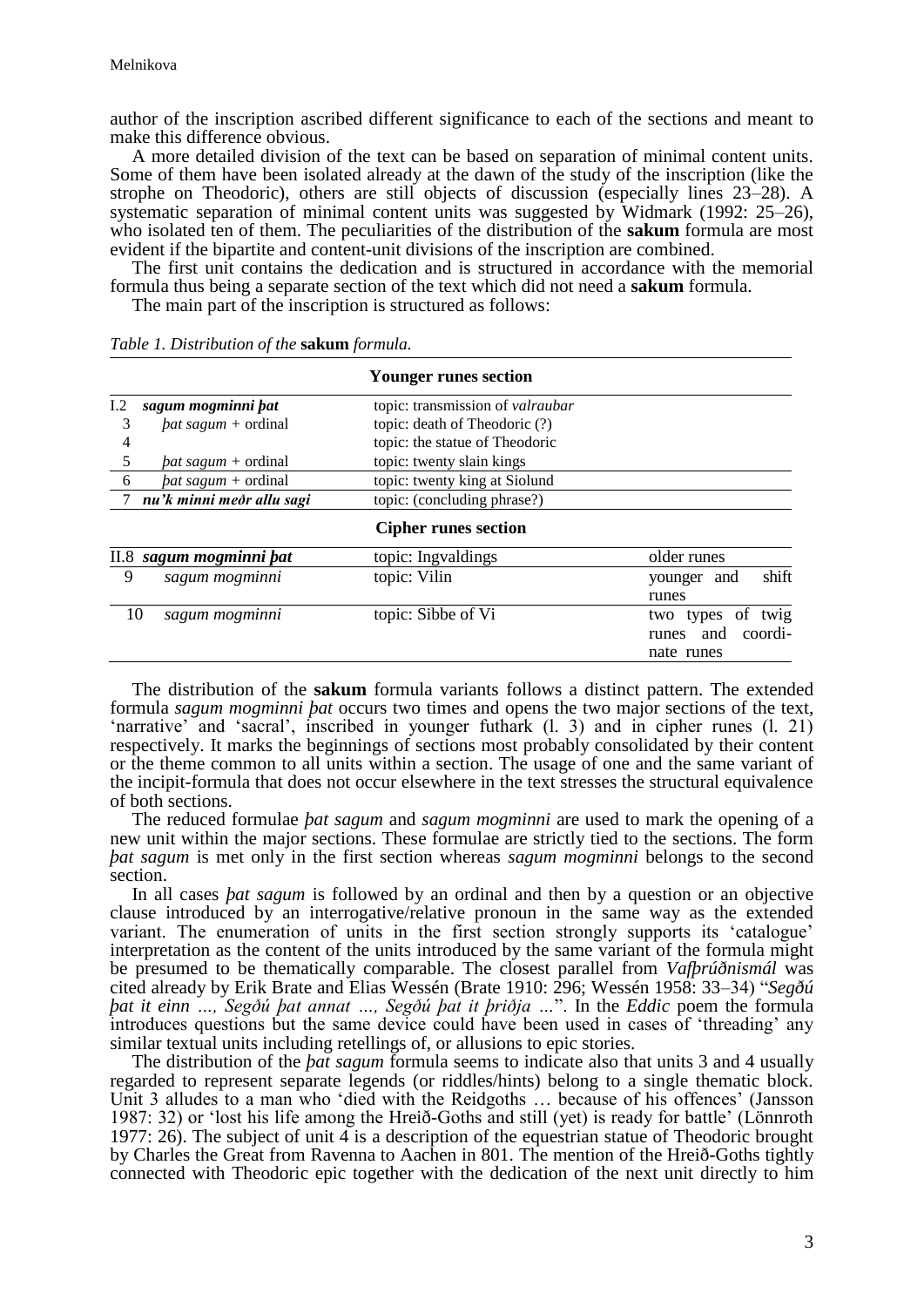makes the identification of the man who "lost his life" with Theodoric plausible. Though unit 4 is a strophe in *fornyrðislag* while unit 3 is a prosaic text and though different legends are alluded to, the commonality of the hero might allow us to perceive both units as one whole devoted to the "Theodoric theme". In this case the formula *þat sagum* had to be used only once before the beginning of the allusion to the death of Theodoric.

The formula *þat sagum* thus seems to introduce new narrative topics: the tradition about Theodoric the Great, the tale about twenty kings slain in a battle, and the tale about twenty kings "sitting on Zealand".

The *sagum mogminni* formula allows variations in its continuation: in l. 23 it opens a question/objective clause like the extended formula and *þat sagum.* In l. 26 it is followed by the name *Þórr* (whatever the sequence of ll. 27 and 28 might be) spelled with a specific kind of cipher runes used only to incise this single word.

The fourth variant of the **sakum** formula, *Nu'k minni meðr allu sagi*, occurs only once and its position at the end of the "narrative", younger-runic section makes its interpretation as a "post-script formula" (Lönnroth 1977: 23) highly probable. The specific role of this variant different from the function of other variants of the formula might explain its peculiarities.

The **sakum** formula thus seems to structure the text and the distribution of its variants shows a sophisticated narrative strategy of the author of the inscription. Together with the change of the script, the variants of the **sakum** formula mark the division of the text into twolevel units. The extended variant signalizes alterations of major themes and indicates the beginnings of the two main sections. The reduced variants introduce individual subject-plots and each reduced formula belongs to one and only one section. The formula variants thus form a two-level hierarchy that reflects the structure of the text and, most probably, the hierarchy of themes and topics.

## **Bibliography**

Brate, Erik, 1910: "Zur Deutung der Rök Inschrift" In Bugge 1910.

- Bugge, Sophus, 1878: "Tolkning av Runeinskriften på Rökstenen i Östergötland." *Antikvarisk tidskrift för Sverige* 5, 1–148, 211–215.
- –––, 1910: *Der Runenstein von Rök i Östergötland, Sweden*. Publ. by Magnus Olsen, with contributions by A. Olrik and E. Brate, Stockholm.
- Friesen, Otto von, 1920. *Rökstenen: Runstenen vid Röks kyrka Lysings härad, Östergötland*. Stockholm.
- Grønvik, Ottar, 1983: "Runeinnskriften på Rök-steinen." *Maal og Minne* 1983, 101–149.
- –––, 1990: "To viktige ord i Rök-innskriften: nor. *gjalda* vb og *minni* n." *Arkiv for nordisk filologi* 105, 1–40.
- –––, 2003: *Der Rökstein: Über die religiöse Bestimmung und das weltliche Schicksal eines Helden aus der frühen Wikingerzeit*. Frankfurt am Main.

Gustavson, Helmer, 2003: "Rök." In *Reallexikon der Germanischen Altertumskunde*, ed. Heinrich Beck et al., vol. 25, 62–72. 2nd ed. Berlin/New York.

- Harris, Joseph, 2006: "Myth and Meaning in the Rök Inscription." *Viking and Medieval Scandinavia*, 2, 45–109.
- –––, 2009: "The Rök Stone through Anglo-Saxon Eyes." In *Anglo-Saxons and the North: Essays Reflecting the Theme of the 10th Meeting of the International Society of Anglo-Saxonists in Helsinki, August, 2001*, eds. Matti Kilpiö, Leena Kahlas-Tarkka, Jane Roberts and Olga Timofeeva, 11–45. Tempe, Arizona.
- Höfler, Otto, 1982: *Germanische Sakralkönigtum*. *I. Der Runenstein von Rök und die germanische Individualweihe*. Tübingen/Köln.
- –––, 1975: "Der Rökstein und Theoderik." *Arkiv for nordisk filologi* 90, 92–110.
- Jansson, Sven B. F., 1987: *The Runes of Sweden*. Värnamo.
- Lönnroth, Lars, 1977: "The Riddles of the Rök-stone: A Structural Approach." *Arkiv for nordisk filologi* 92, 1–57.
- –––, 1990: *Two Norse-Icelandic Studies*. Göteborg.
- Marez, Alain, 1997: ""sakumukminni"? Une relecture de l"inscription de *Rök*." *Études germaniques* 52, 543–57.
- Nielsen, Niels Åge, 1969: *Runerne på Rökstenen*. Odense.
- Reichert, Hermann, 1998: "Runeninschriften als Quellen der Heldensagenforschung." In *Runen-*